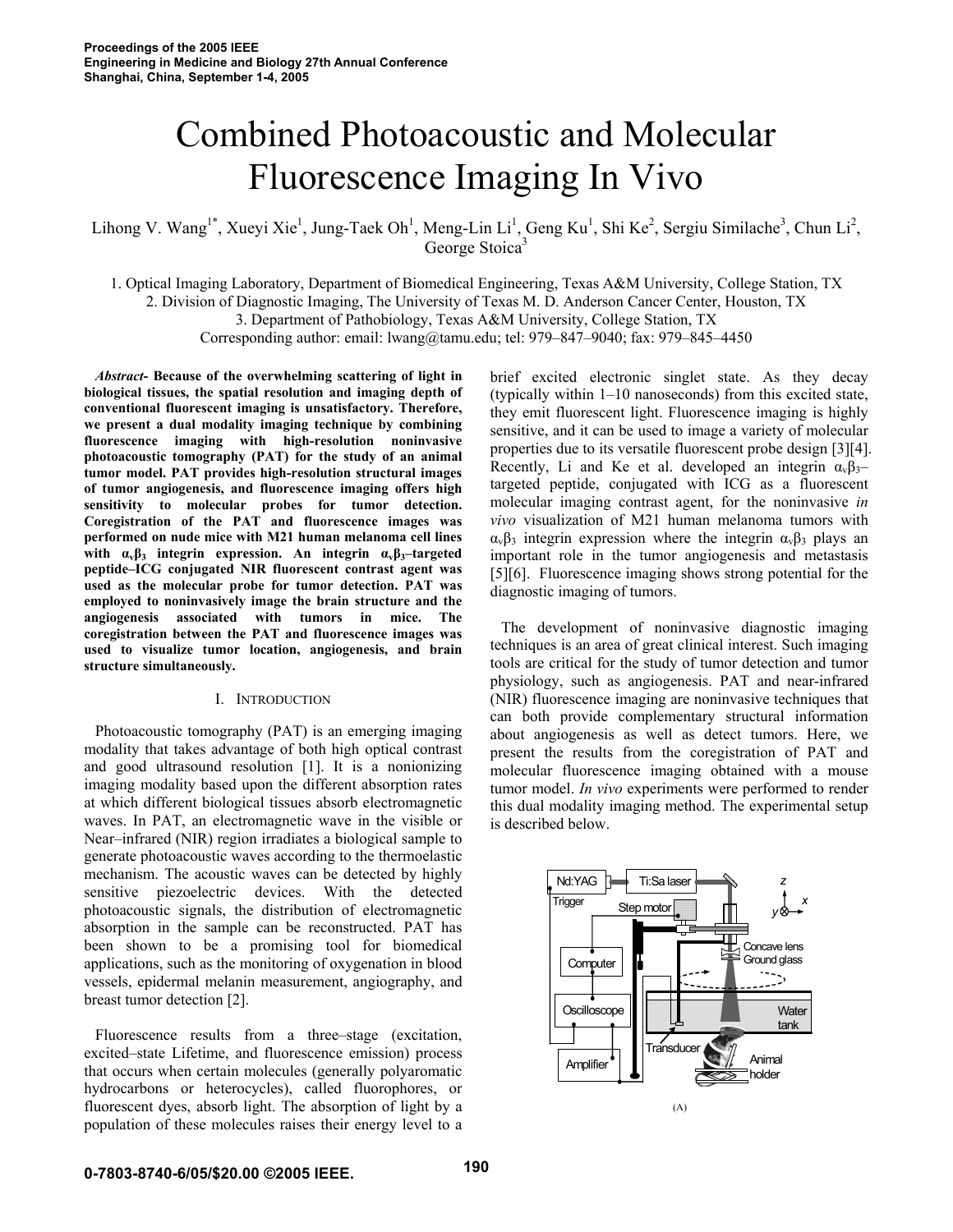

Fig. 1. (A) Experimental setup of *in vivo* photoacoustic tomography of a small animal head.

Fig. 1. (B) Experimental setup of *in vivo* fluorescence imaging of a small animal head with a peptide–ICG contrast agent.

### II. MATERIALS AND METHODS

#### *A. Photoacoustic Tomography*

The setup for non–invasive *in vivo* PAT of the nude mouse head is shown in Fig. 1(A). A tunable Ti:Sapphire nanosecond pulse laser (LT–2211A, Lotis T II, Minsk, Belarus) pumped by an Nd:YAG laser (LS–2137/2, Lotis T II, Minsk, Belarus), was employed to provide laser pulses with a repetition rate of 10 Hz and a wavelength of 785 nm. The incident energy density of the laser beam on the surface of the mouse head was reduced by a concave lens and ground glass until it was less than 2 mJ/cm2, which is much less than the maximum value allowed by the ANSI standard. An unfocused ultrasonic transducer (XMS–310, Panametrics), with an active element of 2 mm in diameter, a center frequency of 10.4 MHz, and a -6dB fractional bandwidth of 100%, was used to detect the photoacoustic signals. A computer–controlled step motor drove the transducer to circularly scan the cortical surface of the mouse brain with a radius of 3.5 cm and a step size of  $1.5^\circ$ . The data acquisition time for one image was  $\sim$ 15 minutes. An electronic shutter system was employed to reduce the duration of the mouse head exposure to the pulse laser light. Since the mouse head was exposed to the laser light only during the data acquisition rather than during the whole scanning circle, the decay of the peptide–ICG conjugated contrast agent was reduced. In order to couple the photoacoustic signals, the transducer was immersed in a water tank. The mouse was fixed by a homemade mount with its head protruding into the water tank through a hole in the bottom of the tank. The hole was sealed with a piece of polyethylene membrane. The mouse head surface was covered with a thin layer of ultrasonic coupling gel. The detected photoacoustic signals were amplified and then digitized by an oscilloscope. The digitized signals were

transferred to a computer, and the distribution of the optical absorption in the imaging plane (x-y plane) was reconstructed using a modified back-projection algorithm after a full view scanning [7].

The PAT was realized by a circular scan from a single element transducer. Images obtained by this system represent a distribution of averaged optical absorption during the period of data acquisition. In the future, when an ultrasonic transducer array is employed, we will utilize real– time monitoring and achieve more accurate PAT images.

### *B. Near-infrared Fluorescence Imaging*

Fig. 1(B) shows the non–invasive *in vivo* fluorescence imaging setup for nude mice with a peptide-ICG contrast agent. The mouse head was illuminated with light from a laser diode (785 nm, 80mW), expanded to a  $\sim$ 5 cm diameter circular area. A macro lens, coupled with a cooled CCD camera (BU401–BR, Andor Technology, CT), collected the emitted fluorescent light from the conjugated ICG molecules. The lens was fitted with a notch–plus filter and a bandpass filter. Images were acquired and stored using the application that came with the CCD camera. Matlab (The MathWorks, Inc., Natick, MA) and Photoshop (Adobe Systems, Inc., San Jose, CA) were used to process and analyze the images.

#### *C. Animal Protocols*

Nude mice weighing about 20 grams were used in the *in vivo* animal experiments. A dose of 87 mg/kg Ketamine, plus Xylasine 13 mg/kg administered intramuscularly, was used to anesthetize the mice during the experiments. M21 human melanoma tumor cells were inoculated subcutaneously on the heads of the nude mice. When the tumors grew to a size of about 5 mm diameter, the peptide– ICG conjugated contrast agent was injected into the circulatory system of the mice via tail vein injection, leading to an estimated concentration of 10 µM in mouse blood. The fluorescence imaging and PAT were conducted 24 hours after the ICG injection.

## III. RESULTS

Fig. 2(A) shows the NIR fluorescent image of a nude mouse inoculated with an M21 human melanoma tumor and injected with an integrin  $\alpha_v \beta_3$ -targeted peptide–ICG conjugated contrast agent. The signal intensity of the tumor region was significantly higher than that of background due to the uptake of the contrast agent by the  $\alpha_v \beta_3$  integrin receptor. This fluorescence image shows the location and shape of the tumor.

In the PAT image (Fig.  $2$  (B)), the nude mouse brain structure and vascular system were clearly displayed with a higher resolution. In the experiments, the mice were fixed on the same mount, and the fluorescent images were acquired form the top of the mice heads in a perpendicular direction (Fig. 1 (B)). Since the acquired PAT nude mouse